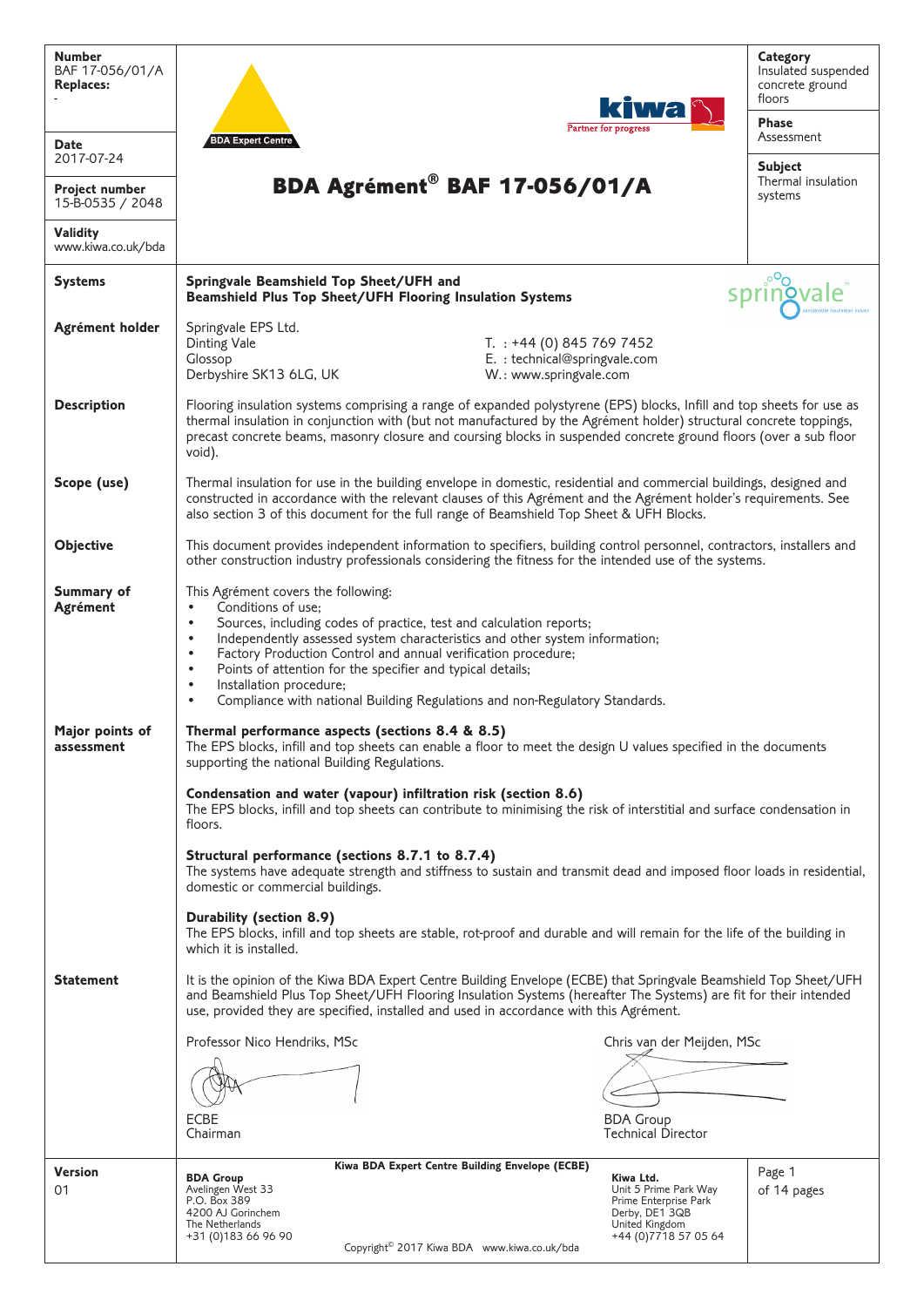| 1 Conditions of<br>use                                                                                                                                                                                                                                                                       | 1<br><b>Application</b><br>The assessment of The Systems relates to the use of the systems in domestic, residential and commercial<br>buildings with correctly installed masonry external walls, which have been designed and constructed in<br>accordance to BS EN 1996-1-1:2005+A1 and the UK NA to BS EN 1996-1-1:2005+A1 <sup>16,17</sup> and<br>correctly detailed ground floor systems, designed and constructed in accordance with BS 8102 <sup>19</sup> and<br>BS 8215 <sup>20</sup> and with the Agrément holder's requirements.<br>$\mathbf{2}$<br><b>Assessment</b><br>Kiwa BDA Expert Centre Building Envelope (ECBE) has assessed the thermal performance, design and<br>installation of the product according to BS EN 15037-1 <sup>2</sup> , BS EN 15037-4 <sup>3</sup> and BS EN 1996-1-1:2005+A1<br>and the UK NA to BS EN 1996-1-1:2005+A1 <sup>16,17</sup> in combination with the DoP <sup>28</sup> and visits. Also NHBC<br>Standards, Chapter 5.2 Suspended ground floors <sup>38</sup> have been taken into account. Factory Production<br>Control has been assessed by Kiwa N.V., Technical Assessment Body, in the UK represented by Kiwa Ltd. <sup>26</sup> .<br>Installation<br>3<br>It is recommended that the quality of installation and workmanship is controlled by (a) competent |                                                                                                                                                                                                                                                                                                                                                                                                                                                                                                                                                                                                                                      |                       |
|----------------------------------------------------------------------------------------------------------------------------------------------------------------------------------------------------------------------------------------------------------------------------------------------|-------------------------------------------------------------------------------------------------------------------------------------------------------------------------------------------------------------------------------------------------------------------------------------------------------------------------------------------------------------------------------------------------------------------------------------------------------------------------------------------------------------------------------------------------------------------------------------------------------------------------------------------------------------------------------------------------------------------------------------------------------------------------------------------------------------------------------------------------------------------------------------------------------------------------------------------------------------------------------------------------------------------------------------------------------------------------------------------------------------------------------------------------------------------------------------------------------------------------------------------------------------------------------------------------------------------|--------------------------------------------------------------------------------------------------------------------------------------------------------------------------------------------------------------------------------------------------------------------------------------------------------------------------------------------------------------------------------------------------------------------------------------------------------------------------------------------------------------------------------------------------------------------------------------------------------------------------------------|-----------------------|
|                                                                                                                                                                                                                                                                                              | person(s). Such person(s) shall be either a qualified employee of the Consulting Engineer or an employee<br>of the installing contractor. The product shall be installed strictly in accordance with the requirements of<br>the Agrément holder and the requirements of this Agrément.<br>4                                                                                                                                                                                                                                                                                                                                                                                                                                                                                                                                                                                                                                                                                                                                                                                                                                                                                                                                                                                                                       |                                                                                                                                                                                                                                                                                                                                                                                                                                                                                                                                                                                                                                      |                       |
|                                                                                                                                                                                                                                                                                              | <b>Geographical scope</b><br>The validity of this document is limited to England, Wales, Scotland and Northern Ireland, with due regard<br>to section 11 Building Regulations.                                                                                                                                                                                                                                                                                                                                                                                                                                                                                                                                                                                                                                                                                                                                                                                                                                                                                                                                                                                                                                                                                                                                    |                                                                                                                                                                                                                                                                                                                                                                                                                                                                                                                                                                                                                                      |                       |
|                                                                                                                                                                                                                                                                                              | 5                                                                                                                                                                                                                                                                                                                                                                                                                                                                                                                                                                                                                                                                                                                                                                                                                                                                                                                                                                                                                                                                                                                                                                                                                                                                                                                 | <b>Validity</b><br>The purpose of this BDA Agrément <sup>®</sup> is to provide for well-founded confidence to apply The Systems in the<br>described applications and according to approved specifications. According to the BDA Guideline - BDA<br>Agrément <sup>®1</sup> the validity of this Agrément is therefore three years after the official date of issue, published<br>on www.kiwa.co.uk/bda. After this the validity can be extended every three years after positive review.<br>This Agrément is not valid in those cases where ECBE identifies that the design of a flooring system does<br>not comply with article 8.2. |                       |
| 2 Sources                                                                                                                                                                                                                                                                                    | BDA Guideline - BDA Agrément®, 30 <sup>st</sup> June 2015<br>1<br>2<br>BS EN 15037-1:2008 Precast concrete products. Beam-and-block floor systems. Beams<br>3<br>BS EN 15037-4:2010+A1:2013 Precast concrete products. Beam-and-block floor systems. Expanded                                                                                                                                                                                                                                                                                                                                                                                                                                                                                                                                                                                                                                                                                                                                                                                                                                                                                                                                                                                                                                                     |                                                                                                                                                                                                                                                                                                                                                                                                                                                                                                                                                                                                                                      |                       |
|                                                                                                                                                                                                                                                                                              | polystyrene blocks<br>BS EN 14889-2:2006 Fibres for concrete. Polymer fibres. Definitions, specifications and conformity<br>4<br>5<br>BS EN 1990:2002+A1:2005 - Eurocode. Basis of structural design<br>6<br>UK National Annex to BS EN 1990-2002 <sup>5</sup><br>7                                                                                                                                                                                                                                                                                                                                                                                                                                                                                                                                                                                                                                                                                                                                                                                                                                                                                                                                                                                                                                               |                                                                                                                                                                                                                                                                                                                                                                                                                                                                                                                                                                                                                                      |                       |
|                                                                                                                                                                                                                                                                                              | BS EN 1991-1-1:2002 - Eurocode 1: Actions on structures - Part 1-1: General actions - Densities,<br>self-weight, imposed loads for buildings<br>BS EN 1992-1-1:2004+A1:2014 Eurocode 2: Design of concrete structures. General rules and rules for<br>8<br>buildings                                                                                                                                                                                                                                                                                                                                                                                                                                                                                                                                                                                                                                                                                                                                                                                                                                                                                                                                                                                                                                              |                                                                                                                                                                                                                                                                                                                                                                                                                                                                                                                                                                                                                                      |                       |
| UK National Annex to BS EN 1991-1-1:2002 <sup>7</sup><br>9<br>10 BS EN 206:2013 Concrete. Specification, performance, production and conformity<br>11 BS 8500-1:2006+A1:2012 Concrete. Complementary British Standard to BS EN 206-1. Method of<br>specifying and guidance for the specifier |                                                                                                                                                                                                                                                                                                                                                                                                                                                                                                                                                                                                                                                                                                                                                                                                                                                                                                                                                                                                                                                                                                                                                                                                                                                                                                                   |                                                                                                                                                                                                                                                                                                                                                                                                                                                                                                                                                                                                                                      |                       |
|                                                                                                                                                                                                                                                                                              |                                                                                                                                                                                                                                                                                                                                                                                                                                                                                                                                                                                                                                                                                                                                                                                                                                                                                                                                                                                                                                                                                                                                                                                                                                                                                                                   | 12 BS 8500-2:2015 Concrete. Complementary British Standard to BS EN 206. Specification for constituent<br>materials and concrete                                                                                                                                                                                                                                                                                                                                                                                                                                                                                                     |                       |
|                                                                                                                                                                                                                                                                                              |                                                                                                                                                                                                                                                                                                                                                                                                                                                                                                                                                                                                                                                                                                                                                                                                                                                                                                                                                                                                                                                                                                                                                                                                                                                                                                                   | 13 Technical Report TR 65: 2014 Guidance on the use of macro-synthetic-fibre-reinforced concrete<br>14 BS EN 13163:2012+A1:2015 Thermal insulation products for buildings. Factory made expanded<br>polystyrene (EPS) products. Specification                                                                                                                                                                                                                                                                                                                                                                                        |                       |
|                                                                                                                                                                                                                                                                                              | 15                                                                                                                                                                                                                                                                                                                                                                                                                                                                                                                                                                                                                                                                                                                                                                                                                                                                                                                                                                                                                                                                                                                                                                                                                                                                                                                | BDA Report 16-0895 (15-B-0535) calculations of stresses and strains in EPS overlay board,<br>2016-07-13                                                                                                                                                                                                                                                                                                                                                                                                                                                                                                                              |                       |
|                                                                                                                                                                                                                                                                                              |                                                                                                                                                                                                                                                                                                                                                                                                                                                                                                                                                                                                                                                                                                                                                                                                                                                                                                                                                                                                                                                                                                                                                                                                                                                                                                                   | 16 BS EN 1996-1-1:2005+A1:2012 Eurocode 6. Design of masonry structures. General rules for reinforced<br>and unreinforced masonry structures<br>17 UK National Annex to BS EN 1996-1-1:2005+A1:2012 <sup>16</sup>                                                                                                                                                                                                                                                                                                                                                                                                                    |                       |
|                                                                                                                                                                                                                                                                                              |                                                                                                                                                                                                                                                                                                                                                                                                                                                                                                                                                                                                                                                                                                                                                                                                                                                                                                                                                                                                                                                                                                                                                                                                                                                                                                                   | 18 BS 5250:2011 Code of practice for control of condensation in buildings                                                                                                                                                                                                                                                                                                                                                                                                                                                                                                                                                            |                       |
|                                                                                                                                                                                                                                                                                              |                                                                                                                                                                                                                                                                                                                                                                                                                                                                                                                                                                                                                                                                                                                                                                                                                                                                                                                                                                                                                                                                                                                                                                                                                                                                                                                   | 19 BS 8102:1990 Code of practice for protection of buildings against water from the ground<br>20 BS 8215:1991 Code of practice for design and installation of damp proof courses in masonry construction<br>21 BS EN ISO 6946:2007 Building components and building elements. Thermal resistance and thermal                                                                                                                                                                                                                                                                                                                         |                       |
|                                                                                                                                                                                                                                                                                              | transmittance. Calculation method<br>22 BR443: Conventions for U-value calculations, 2006 edition, BRE Scotland<br>23 BS EN ISO 10211:2007 Thermal bridges in building constructions. Calculation of heat flows and surface<br>temperatures                                                                                                                                                                                                                                                                                                                                                                                                                                                                                                                                                                                                                                                                                                                                                                                                                                                                                                                                                                                                                                                                       |                                                                                                                                                                                                                                                                                                                                                                                                                                                                                                                                                                                                                                      |                       |
| <b>Version</b><br>01                                                                                                                                                                                                                                                                         |                                                                                                                                                                                                                                                                                                                                                                                                                                                                                                                                                                                                                                                                                                                                                                                                                                                                                                                                                                                                                                                                                                                                                                                                                                                                                                                   | <b>Expert Centre Building Envelope</b><br>Copyright <sup>©</sup> 2017 Kiwa BDA                                                                                                                                                                                                                                                                                                                                                                                                                                                                                                                                                       | Page 2<br>of 14 pages |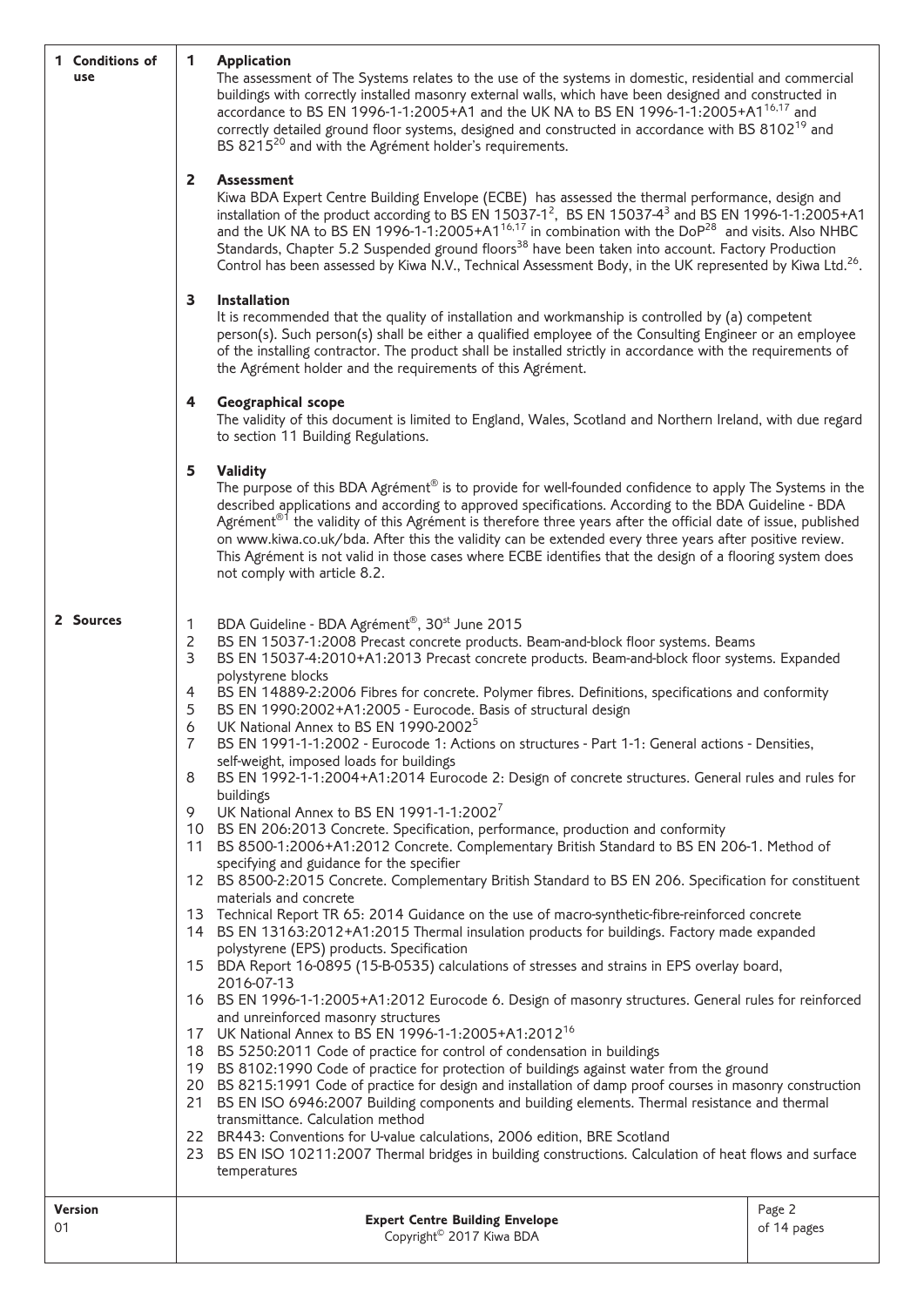| 2 Sources                   | 24 BS EN ISO 13370:2007 Thermal performance of buildings. Heat transfer via the ground. Calculation                                                                                                                                           |                                         |             |  |  |
|-----------------------------|-----------------------------------------------------------------------------------------------------------------------------------------------------------------------------------------------------------------------------------------------|-----------------------------------------|-------------|--|--|
| (continued)                 | methods<br>25 Thermal Bridging Guide - An introductory guide to thermal bridging in homes, Zero Carbon Hub,<br>February 2016                                                                                                                  |                                         |             |  |  |
|                             | 26 Kiwa Ltd Report 2048 Inspection of Factory and Factory Production Control, Springvale EPS Ltd,<br>$20^{st}$ - 21st January 2016                                                                                                            |                                         |             |  |  |
|                             | 27 DoP Springvale EPS Ltd, Platinum EPS120E Rev 1, 2016-10-13                                                                                                                                                                                 |                                         |             |  |  |
|                             | 28 DoP Springvale EPS Ltd, EPS120 Rev 0, 2016-10-13<br>29 DoP Springvale EPS Ltd, EPS120E Rev 0, 2016-06-01                                                                                                                                   |                                         |             |  |  |
|                             | 30 DoP Springvale EPS Ltd, EPS200 Rev 1, 2016-10-13                                                                                                                                                                                           |                                         |             |  |  |
|                             | 31 DoP Springvale EPS Ltd, Platinum Beamshield Plus EPS Rev 2, 2016-10-13<br>32 DoP Springvale EPS Ltd, Beamshield Plus EPS Rev 2, 2016-10-13                                                                                                 |                                         |             |  |  |
|                             | 33 Technical Data Sheet Springvale Beamshield Flooring Insulation Systems                                                                                                                                                                     |                                         |             |  |  |
|                             | 34 Guide to the installation of Beamshield Plus and Platinum Beamshield Plus Suspended Floor Insulation<br>35 SAP 2012 Conventions, BRE Standard Assessment Procedure, 2015-10-20 (v 6.0)                                                     |                                         |             |  |  |
|                             | 36 BR497:2010 Conventions for Calculating Linear thermal transmittance and Temperature Factors                                                                                                                                                |                                         |             |  |  |
|                             | 37 BS 4483:2005 Steel fabric for the reinforcement of concrete. Specification                                                                                                                                                                 |                                         |             |  |  |
|                             | 38 NHBC Standards: 2017, Chapter 2.1 The Standards and Technical Requirements and Chapter 5.2<br>Suspended ground floors                                                                                                                      |                                         |             |  |  |
|                             | Remark: in the text of this document reference is made to some of these sources by adding the relevant                                                                                                                                        |                                         |             |  |  |
|                             | source number in superscript                                                                                                                                                                                                                  |                                         |             |  |  |
| 3 Independently<br>assessed | **) The critical functions which apply to this section and section 4 are structure, durability and thermal insulation,<br>as mentioned in Chapter 2.1, Technical Requirement R3 (Materials requirement) of the NHBC Standards <sup>38</sup> . |                                         |             |  |  |
| system<br>characteristics   | <b>CE-marking of EPS top sheets and blocks</b>                                                                                                                                                                                                |                                         |             |  |  |
| of components               | The Agrément holder has taken the responsibility of CE marking the EPS components of the system in accordance                                                                                                                                 |                                         |             |  |  |
| used for<br>critical        | with BS EN 15037-4 <sup>3</sup> , BS EN 13163 <sup>14</sup> and Regulation (EU) No 305/2011 - Article 7. An asterisk (*)<br>indicates that the regarding data shown in this section is given in the manufacturer's Declarations of            |                                         |             |  |  |
| functions**)                | Performance (DoP) <sup>27,28,29,30,31,32</sup>                                                                                                                                                                                                |                                         |             |  |  |
|                             | <b>EPS</b> top sheets                                                                                                                                                                                                                         |                                         |             |  |  |
|                             | Range of thicknesses (mm)<br>$\bullet$                                                                                                                                                                                                        | $:50 - 600*$                            |             |  |  |
|                             | Declared thermal conductivity $\lambda_D$ (W • m <sup>-1</sup> • K <sup>-1</sup> )<br>$\bullet$<br>- EPS120 & variable width board (white)                                                                                                    | $: 0.035*$                              |             |  |  |
|                             | - EPS120E & variable width board (white)                                                                                                                                                                                                      | $: 0.035*$                              |             |  |  |
|                             | - platinum EPS120E & variable width board<br>- EPS200 (white)                                                                                                                                                                                 | $: 0.030*$<br>$: 0.033*$                |             |  |  |
|                             | Mechanical properties<br>$\bullet$                                                                                                                                                                                                            |                                         |             |  |  |
|                             | - top sheets, for line loads up to 3 $kN \cdot m^{-1}$                                                                                                                                                                                        | $: \ge$ EPS 120                         |             |  |  |
|                             | - top sheets, for line loads up to 5 kN • m <sup>-1</sup><br>- compressive strength at 1%                                                                                                                                                     | $: \ge$ EPS 200                         |             |  |  |
|                             | for EPS120 (kPa)                                                                                                                                                                                                                              | $: \geq 60$                             |             |  |  |
|                             | for EPS200 (kPa)                                                                                                                                                                                                                              | $: \geq 90$                             |             |  |  |
|                             | Reaction to fire, Euroclass<br>$\bullet$<br>- EPS120 & variable width board (white)                                                                                                                                                           | $:$ F (NPD) $*$                         |             |  |  |
|                             | - EPS120E & variable width board (white)                                                                                                                                                                                                      | $E^*$                                   |             |  |  |
|                             | - platinum EPS120E & variable width board<br>- EPS200 (white)                                                                                                                                                                                 | $: E^*$<br>$: F(NPD)^*$                 |             |  |  |
|                             | Water vapour diffusion resistance factor $\mu$ (-)<br>$\bullet$                                                                                                                                                                               |                                         |             |  |  |
|                             | - EPS120                                                                                                                                                                                                                                      | $:30-70*$                               |             |  |  |
|                             | - EPS200                                                                                                                                                                                                                                      | $:40-100*$                              |             |  |  |
|                             | <b>EPS infill blocks</b>                                                                                                                                                                                                                      |                                         |             |  |  |
|                             | Declared thermal conductivity $\lambda_D$ (W • m <sup>-1</sup> • K <sup>-1</sup> )<br>- Platinum Beamshield Plus EPS                                                                                                                          | $: 0.030*$                              |             |  |  |
|                             | - Beamshield Plus EPS                                                                                                                                                                                                                         | $: 0.038*$                              |             |  |  |
|                             | Mechanical properties<br>$\bullet$                                                                                                                                                                                                            |                                         |             |  |  |
|                             | - the infill blocks shall have adequate resistance to withstand loads<br>applied during the construction phase and minimum cut-length                                                                                                         |                                         |             |  |  |
|                             | and bearing width defined by the Agrément holder <sup>33</sup>                                                                                                                                                                                |                                         |             |  |  |
|                             | - infill blocks<br>Reaction to fire, Euroclass<br>$\bullet$                                                                                                                                                                                   | $:$ R1a <sup>*</sup><br>$:$ F (NPD) $*$ |             |  |  |
|                             |                                                                                                                                                                                                                                               |                                         |             |  |  |
| <b>Version</b>              |                                                                                                                                                                                                                                               |                                         | Page 3      |  |  |
| 01                          | <b>Expert Centre Building Envelope</b>                                                                                                                                                                                                        |                                         | of 14 pages |  |  |
|                             | Copyright <sup>©</sup> 2017 Kiwa BDA                                                                                                                                                                                                          |                                         |             |  |  |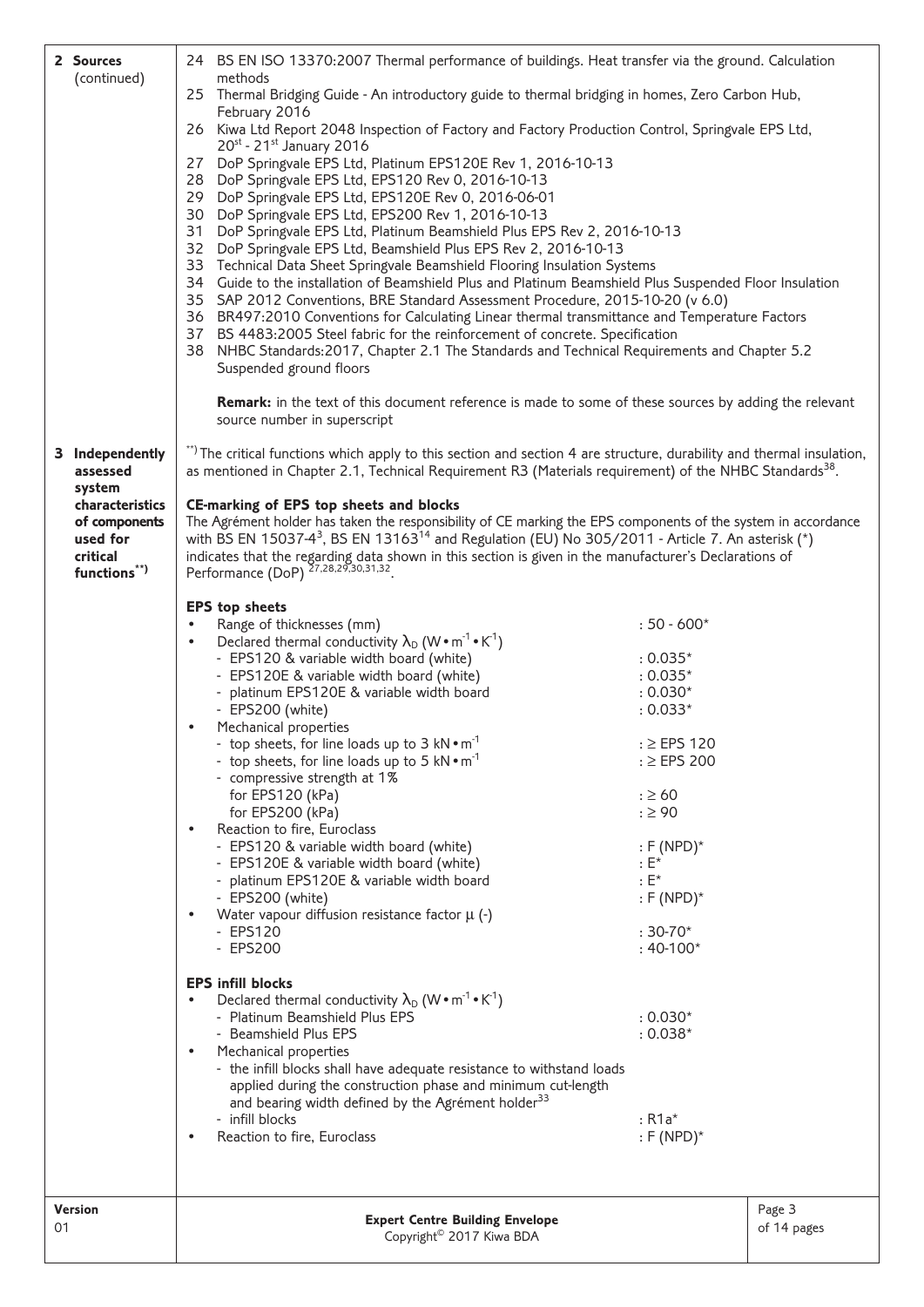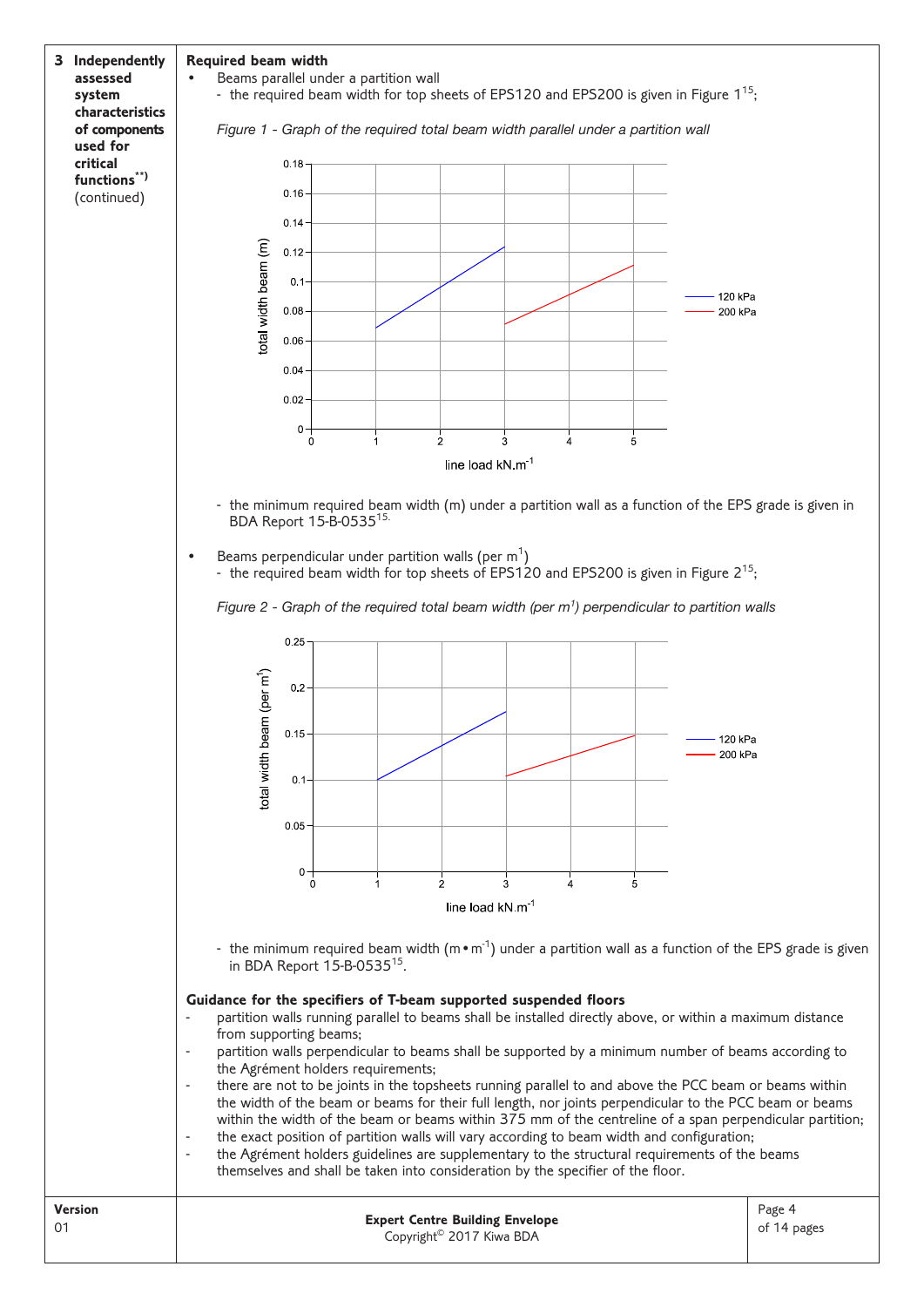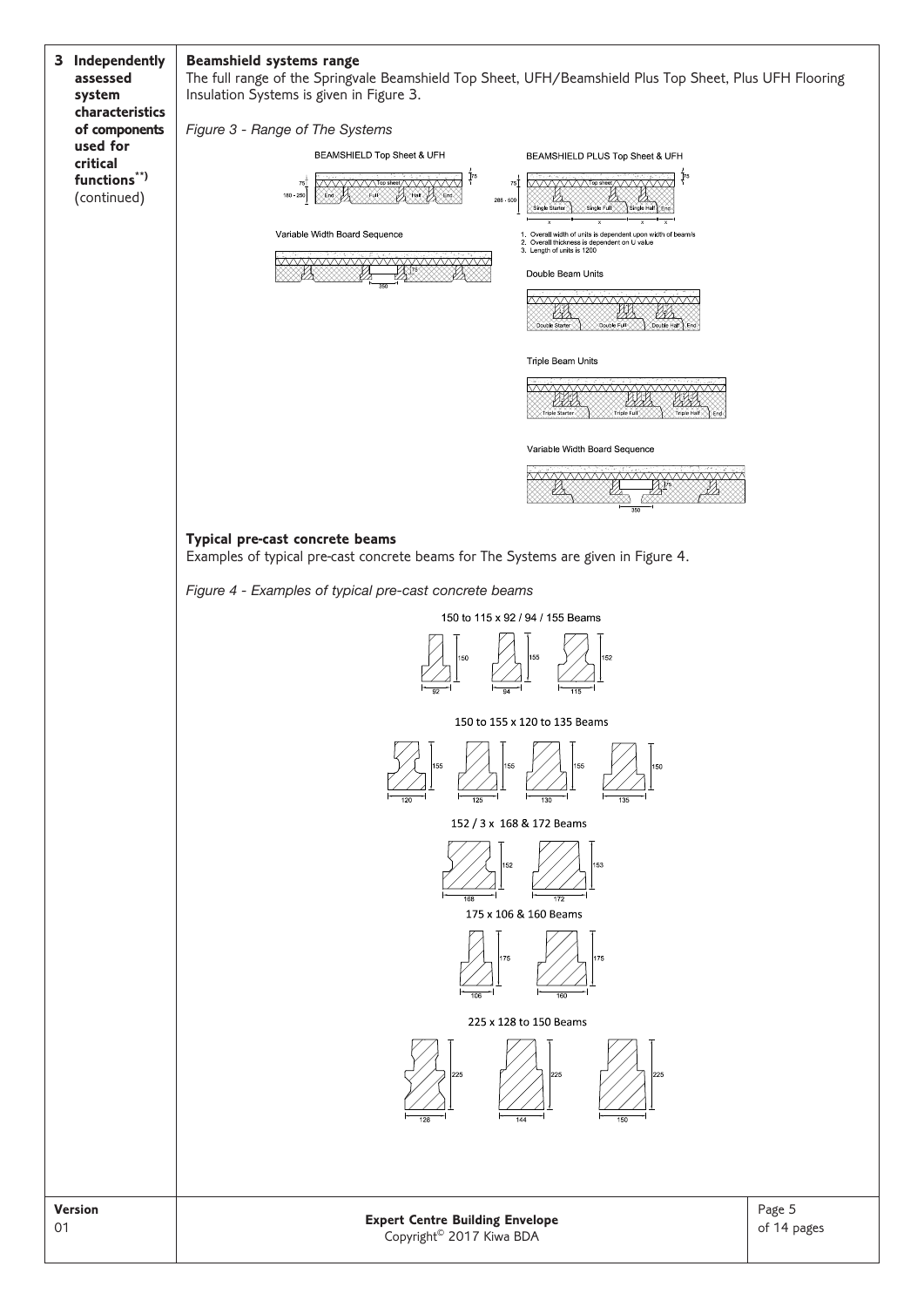|    | 4 Independently<br>assessed<br>ancillary<br>items used<br>for critical<br>functions**) | In conjunction with the EPS blocks several ancillary items are used according to the following specifications<br>(See also section 9 'Examples of details').<br>Platinum EPS and White EPS edge strips<br>- for insulation of the perimeter of the structural concrete topping.<br><b>Pre-stressed concrete beams</b><br>$\bullet$<br>- as given in Figures 3 and 4, CE marked and designed according to BS EN 1992-1-1 <sup>8</sup> , BS EN 206 <sup>10</sup> ,<br>BS 8500-1 <sup>11</sup> and BS 8500-2 <sup>12</sup> . See also section 8.7.<br><b>Concrete topping</b><br>$\bullet$<br>- as specified in Tables 2 to 5 in section 8.7, dependent on the expected floor usage;<br>- when reinforced with steel mesh the topping shall be designed according to BS EN 1990 <sup>5</sup> and<br>BS EN 1992-1-1 <sup>8</sup> and their respective UK National Annexes <sup>6,9</sup> , with a maximum aggregate size of<br>10 mm. See also section 8.7;<br>- when reinforced with polymer fibres, these must be CE marked according to BS EN 14889-2 <sup>4</sup> , the<br>topping shall be designed according to BS EN 1990 <sup>5</sup> and BS EN 1992-1-1 <sup>8</sup> and their respective<br>UK National Annexes <sup>6,9</sup> , taking into account Technical Report TR 65 <sup>13</sup> , with a minimum specification as<br>defined in Table 2 of this Agrément.<br><b>Concrete closure blocks</b><br>$\bullet$<br>- the compressive strength shall be equal to or greater than the compressive strength of the blocks used to<br>form the inner leaf of the wall.                                                                                                                                                                                                                                                                                                                      |                       |  |  |
|----|----------------------------------------------------------------------------------------|--------------------------------------------------------------------------------------------------------------------------------------------------------------------------------------------------------------------------------------------------------------------------------------------------------------------------------------------------------------------------------------------------------------------------------------------------------------------------------------------------------------------------------------------------------------------------------------------------------------------------------------------------------------------------------------------------------------------------------------------------------------------------------------------------------------------------------------------------------------------------------------------------------------------------------------------------------------------------------------------------------------------------------------------------------------------------------------------------------------------------------------------------------------------------------------------------------------------------------------------------------------------------------------------------------------------------------------------------------------------------------------------------------------------------------------------------------------------------------------------------------------------------------------------------------------------------------------------------------------------------------------------------------------------------------------------------------------------------------------------------------------------------------------------------------------------------------------------------------------------------------------------------|-----------------------|--|--|
|    | 5 Factory<br><b>Production</b><br><b>Control (FPC)</b>                                 | Kiwa N.V., Technical Assessment Body, represented by Kiwa Ltd. has determined that Springvale EPS Ltd., with<br>respect to The Systems fulfill all provisions concerning the specifications described in this Agrément. The FPC<br>audit conducted on the 20 <sup>th</sup> - 21 <sup>st</sup> January 2016 <sup>26</sup> demonstrated that Springvale have a satisfactory Quality<br>Management System and are committed to operating an effective Quality System throughout their activities.<br>Based on information provided during the audit / site inspection a positive recommendation is given to BDA as<br>the 'new' system (existing Beamshield block + additional EPS layer) meets all aspects of the BDA Agrément®<br>and relevant building regulations.                                                                                                                                                                                                                                                                                                                                                                                                                                                                                                                                                                                                                                                                                                                                                                                                                                                                                                                                                                                                                                                                                                                              |                       |  |  |
|    | <b>6 Quality</b><br><b>Management</b><br><b>System</b>                                 | Springvale operate an effective and well maintained Quality Management System (QMS).<br>For the Index, Scope and Quality Policy Springvale are certified to ISO 9001:2008 (BSI, Agrément No.<br>FM 13871, issued 14/07/2015) and have an EC Agrément of Factory Production Control (Agrément<br>No. 0086-CPD-596316 issued by BSI on 13/06/2013).                                                                                                                                                                                                                                                                                                                                                                                                                                                                                                                                                                                                                                                                                                                                                                                                                                                                                                                                                                                                                                                                                                                                                                                                                                                                                                                                                                                                                                                                                                                                                |                       |  |  |
|    | 7 Continuous<br>surveillance                                                           | In order to demonstrate that the FPC is in conformity with the requirements of the technical specification<br>described in this Agrément the continuous surveillance, assessment and approval of the FPC will be done in a<br>frequency of not less than once per year by Kiwa Ltd.                                                                                                                                                                                                                                                                                                                                                                                                                                                                                                                                                                                                                                                                                                                                                                                                                                                                                                                                                                                                                                                                                                                                                                                                                                                                                                                                                                                                                                                                                                                                                                                                              |                       |  |  |
|    | 8 Points of<br>attention for<br>the specifier                                          | 1<br>Delivery, transport and site handling<br>- the EPS blocks are wrapped in polythene, but otherwise unprotected. Therefore, care shall be taken<br>during transit and storage to avoid damage. Particular attention is required for blocks with extended toe<br>widths; further measures are given in section 10.<br><b>Permitted constructions</b><br>2<br>- only constructions designed according to the specifications as given in this Agrément and as shown in<br>section 9 or similar are allowed under this Agrément; in each case the specifier will have to cooperate<br>closely with the holder of this Agrément.<br>3<br><b>Building physics - general</b><br>- the building physical behaviour of floors incorporating one of The Systems shall be verified as suitable by<br>a specialist; the specialist can be either a qualified employee of the specifier or a qualified consultant; the<br>qualified person will check the building physical behaviour of the designed floor construction and if need<br>be, advise about improvement to achieve the final specification; it is recommended that he would<br>cooperate closely with the holder of this Agrément.<br>Thermal performance aspects<br>4<br>- for the purpose of U-value calculations and to determine if the requirements of the national Building<br>Regulations are met, the thermal resistances of the constructions shall be calculated according to<br>BS EN ISO 6946 <sup>21</sup> , BR443 <sup>22</sup> , and BS EN ISO 10211 <sup>23</sup> as appropriate; also the recommendations in the Thermal Bridging Guide <sup>25</sup> should be observed;<br>- the Agrément holder can provide a service to provide for 2D and 3D calculations for numerically<br>modelled EPS block and beam configurations, complying to BS EN ISO 13370 <sup>24</sup> , BS EN ISO 10211 <sup>23</sup><br>and BR497 $36$ ; |                       |  |  |
| 01 | <b>Version</b>                                                                         | <b>Expert Centre Building Envelope</b><br>Copyright <sup>©</sup> 2017 Kiwa BDA                                                                                                                                                                                                                                                                                                                                                                                                                                                                                                                                                                                                                                                                                                                                                                                                                                                                                                                                                                                                                                                                                                                                                                                                                                                                                                                                                                                                                                                                                                                                                                                                                                                                                                                                                                                                                   | Page 6<br>of 14 pages |  |  |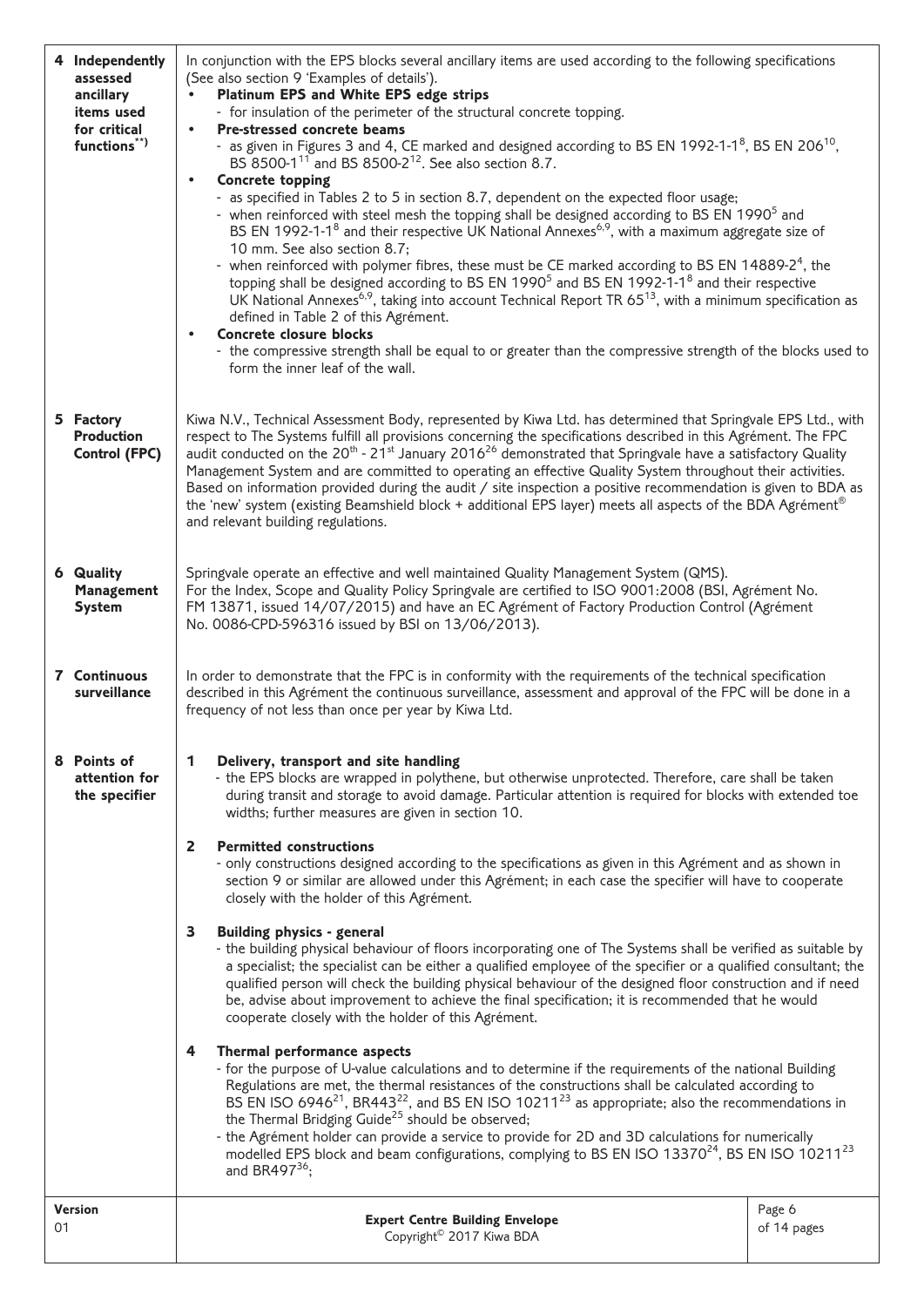| 8 Points of<br>attention for<br>the specifier<br>(continued) | - the requirement for limiting the heat loss through the building fabric, including the effect of thermal<br>bridging can be satisfied if the U-values of the building elements do not exceed the maximum values in<br>the relevant Elemental Methods given in the national Building Regulations of England (Approved<br>Document L), Wales (Approved Document L), Scotland (Technical Standards Regulations 9) and<br>Northern Ireland (Technical Booklet F); further information on regulations is given in section 11 of this<br>Agrément.<br>5<br>Junction linear thermal transmittance $(\psi)$ values<br>- the Agrément holder's service for numerical calculations also includes calculations for $\psi$ -values such as<br>given in section 9 including external walls (perpendicular and parallel), party walls, thresholds and<br>temperature factors;<br>- these $\psi$ -values depend on several parameters such as system types (Figure 3) beam dimensions (Figure 4),<br>EPS block and beam configurations, external wall configurations and foundation configurations;<br>- default system $\psi$ -values are given in Table 1, other values can be modelled according to BR497 <sup>32</sup> and<br>the provisions in the documents supporting the national Building Regulations relating to competency to<br>perform calculations, determine robustness of design/construction and limiting heat loss by air infiltration.<br>Table 1 - Default $\psi$ -values (W•m <sup>-1</sup> •K <sup>-1</sup> ), according to SAP 2012 Conventions <sup>35</sup> |                                                                                                                                                                                                                                      |                                                                                                                                                                                                                                                                                                                                                                                                                                                                                                                                                                                                                                                                                                                                                                                                                                                                                                                                                                                                                                                                                                                                                                                                                                                                                                                                                                                                                                                                                                                                                                                                                                                                                                                                                                                                                                                                                                                                                                                                                                                                                                                                                                                                                                                                                                                                                                                                                                                                                                                                                                                                                                                                          |                       |
|--------------------------------------------------------------|------------------------------------------------------------------------------------------------------------------------------------------------------------------------------------------------------------------------------------------------------------------------------------------------------------------------------------------------------------------------------------------------------------------------------------------------------------------------------------------------------------------------------------------------------------------------------------------------------------------------------------------------------------------------------------------------------------------------------------------------------------------------------------------------------------------------------------------------------------------------------------------------------------------------------------------------------------------------------------------------------------------------------------------------------------------------------------------------------------------------------------------------------------------------------------------------------------------------------------------------------------------------------------------------------------------------------------------------------------------------------------------------------------------------------------------------------------------------------------------------------------------------------------------------------------------------|--------------------------------------------------------------------------------------------------------------------------------------------------------------------------------------------------------------------------------------|--------------------------------------------------------------------------------------------------------------------------------------------------------------------------------------------------------------------------------------------------------------------------------------------------------------------------------------------------------------------------------------------------------------------------------------------------------------------------------------------------------------------------------------------------------------------------------------------------------------------------------------------------------------------------------------------------------------------------------------------------------------------------------------------------------------------------------------------------------------------------------------------------------------------------------------------------------------------------------------------------------------------------------------------------------------------------------------------------------------------------------------------------------------------------------------------------------------------------------------------------------------------------------------------------------------------------------------------------------------------------------------------------------------------------------------------------------------------------------------------------------------------------------------------------------------------------------------------------------------------------------------------------------------------------------------------------------------------------------------------------------------------------------------------------------------------------------------------------------------------------------------------------------------------------------------------------------------------------------------------------------------------------------------------------------------------------------------------------------------------------------------------------------------------------------------------------------------------------------------------------------------------------------------------------------------------------------------------------------------------------------------------------------------------------------------------------------------------------------------------------------------------------------------------------------------------------------------------------------------------------------------------------------------------------|-----------------------|
|                                                              | <b>Junction</b>                                                                                                                                                                                                                                                                                                                                                                                                                                                                                                                                                                                                                                                                                                                                                                                                                                                                                                                                                                                                                                                                                                                                                                                                                                                                                                                                                                                                                                                                                                                                                        | w-value                                                                                                                                                                                                                              |                                                                                                                                                                                                                                                                                                                                                                                                                                                                                                                                                                                                                                                                                                                                                                                                                                                                                                                                                                                                                                                                                                                                                                                                                                                                                                                                                                                                                                                                                                                                                                                                                                                                                                                                                                                                                                                                                                                                                                                                                                                                                                                                                                                                                                                                                                                                                                                                                                                                                                                                                                                                                                                                          |                       |
|                                                              | <b>External wall</b>                                                                                                                                                                                                                                                                                                                                                                                                                                                                                                                                                                                                                                                                                                                                                                                                                                                                                                                                                                                                                                                                                                                                                                                                                                                                                                                                                                                                                                                                                                                                                   | 0.32                                                                                                                                                                                                                                 |                                                                                                                                                                                                                                                                                                                                                                                                                                                                                                                                                                                                                                                                                                                                                                                                                                                                                                                                                                                                                                                                                                                                                                                                                                                                                                                                                                                                                                                                                                                                                                                                                                                                                                                                                                                                                                                                                                                                                                                                                                                                                                                                                                                                                                                                                                                                                                                                                                                                                                                                                                                                                                                                          |                       |
|                                                              | Party wall                                                                                                                                                                                                                                                                                                                                                                                                                                                                                                                                                                                                                                                                                                                                                                                                                                                                                                                                                                                                                                                                                                                                                                                                                                                                                                                                                                                                                                                                                                                                                             | 0.16                                                                                                                                                                                                                                 |                                                                                                                                                                                                                                                                                                                                                                                                                                                                                                                                                                                                                                                                                                                                                                                                                                                                                                                                                                                                                                                                                                                                                                                                                                                                                                                                                                                                                                                                                                                                                                                                                                                                                                                                                                                                                                                                                                                                                                                                                                                                                                                                                                                                                                                                                                                                                                                                                                                                                                                                                                                                                                                                          |                       |
|                                                              | 6<br><b>Structural performance</b><br>7<br>7.1 General<br>intended use.<br>7.2 EPS infill blocks and top sheets<br>full design strength;<br>multiple beam units and thicker units;<br>envelope;<br>closely about the inner leaf;                                                                                                                                                                                                                                                                                                                                                                                                                                                                                                                                                                                                                                                                                                                                                                                                                                                                                                                                                                                                                                                                                                                                                                                                                                                                                                                                       | Condensation risk (see also figures 5 to 8, section 9)<br>completed by the specifier at design stage;<br>convection-free envelope of high vapour resistance;<br>- where possible position the final cut unit against the inner leaf; | - external walls and ground floors incorporating the systems will adequately limit the risk of interstitial<br>condensation when designed in accordance with BS $5250^{18}$ ; a condensation risk analysis shall be<br>- to help minimise the risk of interstitial condensation, the void space beneath the lowest point of the floor<br>construction shall be at least 150 mm high, with provision for adequate through-ventilation in the form of<br>ventilation openings provided in two opposing external walls; the ventilation openings shall be not less<br>than 1500 mm <sup>2</sup> $\cdot$ m <sup>-1</sup> run of external wall or 500 mm <sup>2</sup> $\cdot$ m <sup>-2</sup> of floor area, whichever is the greater;<br>where pipes are used to carry ventilating air, these shall be at least 100 mm in diameter;<br>- when designed and installed in accordance with this Agrément the systems will contribute to a<br>- to minimise the risk of interstitial condensation at junctions with external walls, specifiers shall ensure that<br>wall insulation extends to at least 150 mm beyond the bottom of the beam;<br>- to minimise the risk of condensation at service penetrations, care should be taken to minimise gaps in the<br>insulation layer, for example by filling with expanding foam insulation.<br>- the structural engineer must ensure that the concrete beams and structural topping are suitable for the<br>- the EPS infill blocks and top sheets provide a formwork to the structural concrete topping; only the top<br>sheets make a further contribution to the long-term structural performance of the floor in the form of<br>load spreading (see section 3), once the structural concrete topping has been placed and has obtained its<br>- installation of Beamshield Plus units requires free movement of beams; this will also assist with fitting<br>- placing beams in contact with parallel walls shall be avoided as this creates a cold bridge;<br>- it is good practice to begin each bay with a starter unit; proceed installing the units in the direction of the<br>toe and continue to the opposite wall; do not change direction as this could lead to gaps in the insulation<br>- the span of the concrete topping over the first or last beam shall be no greater than 300 mm; end units<br>are cut from half or full Beamshield Plus units; ensure that this is done accurately and squarely so they<br>- to reduce the risk of accidental penetration of the EPS during the construction phase spacers for<br>supporting mesh reinforcement should be located on spreader plates over the EPS top sheets. |                       |
|                                                              |                                                                                                                                                                                                                                                                                                                                                                                                                                                                                                                                                                                                                                                                                                                                                                                                                                                                                                                                                                                                                                                                                                                                                                                                                                                                                                                                                                                                                                                                                                                                                                        |                                                                                                                                                                                                                                      |                                                                                                                                                                                                                                                                                                                                                                                                                                                                                                                                                                                                                                                                                                                                                                                                                                                                                                                                                                                                                                                                                                                                                                                                                                                                                                                                                                                                                                                                                                                                                                                                                                                                                                                                                                                                                                                                                                                                                                                                                                                                                                                                                                                                                                                                                                                                                                                                                                                                                                                                                                                                                                                                          |                       |
| <b>Version</b><br>01                                         |                                                                                                                                                                                                                                                                                                                                                                                                                                                                                                                                                                                                                                                                                                                                                                                                                                                                                                                                                                                                                                                                                                                                                                                                                                                                                                                                                                                                                                                                                                                                                                        | <b>Expert Centre Building Envelope</b><br>Copyright <sup>©</sup> 2017 Kiwa BDA                                                                                                                                                       |                                                                                                                                                                                                                                                                                                                                                                                                                                                                                                                                                                                                                                                                                                                                                                                                                                                                                                                                                                                                                                                                                                                                                                                                                                                                                                                                                                                                                                                                                                                                                                                                                                                                                                                                                                                                                                                                                                                                                                                                                                                                                                                                                                                                                                                                                                                                                                                                                                                                                                                                                                                                                                                                          | Page 7<br>of 14 pages |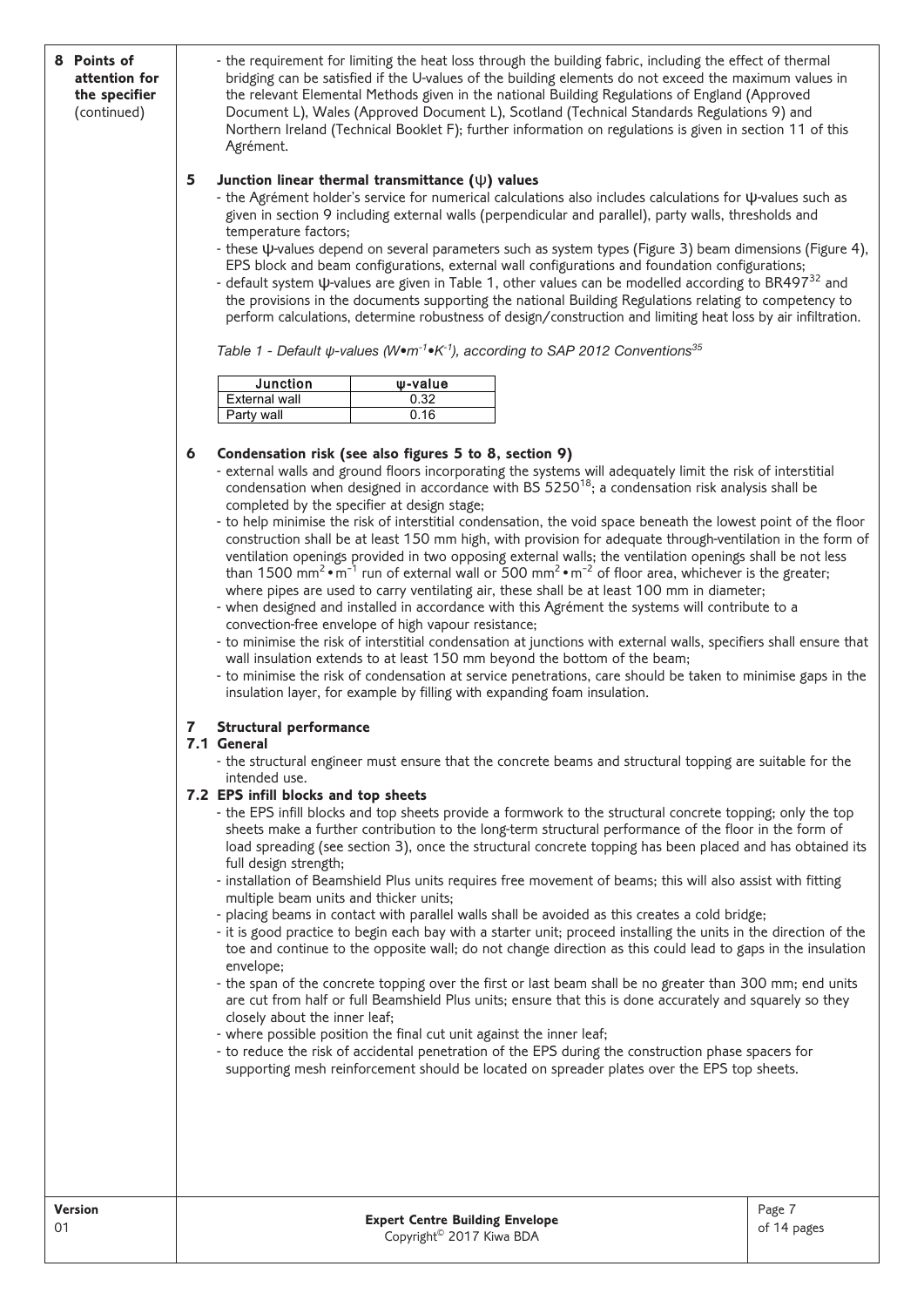#### **8 Points of attention for the specifier** (continued)

### **7.3 Structural concrete topping**

- the concrete topping thickness and reinforcement specification must be determined in accordance with BS EN 1992-1-18 by a qualified structural engineer;
- the concrete topping shall be according to BS  $8500-1^{11}$ , BS  $8500-2^{12}$  and BS EN 206<sup>10</sup>, manufactured in plants covered by the QSRMC scheme (Quality Scheme for Ready Mixed Concrete) and laid by personnel with the appropriate skills and experience;
- the specifications in Table 2 are suitable for single-family self-contained dwelling blocks and communal areas in blocks of flats with the characteristic imposed loads defined in Table 4;
- the concrete specifications in Table 3 are suitable for commercial buildings with the characteristic imposed loads defined in Table 5.

*Table 2 - Concrete topping specifications for single-family self-contained dwelling blocks and communal* Table 4 *areas in blocks of flats with the characteristic imposed loads given in Table 4*

| Overall<br>concrete<br>thickness<br>above the<br>services<br>(mm) | Grade               | Maximum<br>aggregate<br>$size^{a)}$<br>(mm) | $T$ <sub>V</sub> $pe^{b}$ | <b>Reinforcement Specifications</b> <sup>33</sup>                                                                                                                                                                                              |
|-------------------------------------------------------------------|---------------------|---------------------------------------------|---------------------------|------------------------------------------------------------------------------------------------------------------------------------------------------------------------------------------------------------------------------------------------|
| 75                                                                | C <sub>25</sub> /30 | 10                                          | Standard                  | Macro-fibre Durus S400, dosage <sup>c)</sup> of 4 kg $\cdot$ m <sup>-3</sup> 45 mm<br>long, 0.9 mm diameter, tensile strength 465 MPa, E-<br>modulus 3350 MPa and 0.9 mm diameter (Class II in<br>accordance with BS EN 14889-2 <sup>4</sup> ) |
| 75                                                                | C <sub>25</sub> /30 | 10                                          | Standard                  | One layer of A142 mesh to BS 4483 <sup>37</sup> with a<br>characteristic yield strength of (fyk) 500 N•mm <sup>-2</sup> .<br>Nominal cover to reinforcement steel shall be 35 mm                                                               |
| 60                                                                | C <sub>28</sub> /35 | 10                                          | Standard                  | One layer of A142 mesh to BS 4483 <sup>37</sup> with a<br>characteristic yield strength of $(f_{yk})$ 500 N•mm <sup>-2</sup> .<br>Nominal cover to reinforcement steel shall be 27 mm                                                          |

a) The aggregate for the concrete shall comply with BS EN 12620<br>b) Specification and workability of the concrete should be selected as appropriate for

the intended installation method, in accordance with BS 8500-1 and BS EN 206<br><sup>c)</sup> The minimum residual flexural tensile strength of macro-polymer fibre concrete topping is 1.61 MPa at 0.5 mm CMOD and 1.73 MPa at 3.5 mm CMOD (crack mouth opening displacement prism test, BS EN 14889-2<sup>4</sup>)

*Table 3 - Concrete topping specifications for commercial buildings with the characteristic imposed loads given in Table 5* 

| <b>Thickness</b><br>(mm) | Grade               | Maximum<br>aggregate<br>size (mm) | Type                                          | Reinforcement            |
|--------------------------|---------------------|-----------------------------------|-----------------------------------------------|--------------------------|
| 75                       | C <sub>25</sub> /30 | 10                                | self-levelling<br>self-compacting<br>concrete | steel mesh <sup>a)</sup> |
| 75                       | C28/35              | 10                                | self-levelling<br>self-compacting<br>concrete | steel mesh <sup>a)</sup> |

a) Structural mesh should be sized and designed according to BS EN 1990:2002, BS 1991-1-1:2002 and BS EN 1992-1-1:2004 and their UK National Annexes

*Table 4 - Imposed and partition loads for concrete topping reinforced with macro-polymer fibres and steel mesh A142 (kPa)*

| <b>Description</b>                              | <b>Characteristic value</b><br>of loads for<br>single-family dwellings | <b>Characteristic value</b><br>of loads for communal<br>areas in blocks of flats |
|-------------------------------------------------|------------------------------------------------------------------------|----------------------------------------------------------------------------------|
| Imposed uniformly                               | 1.5                                                                    | 3.0                                                                              |
| distributed load (kPa)                          |                                                                        |                                                                                  |
| Imposed concentrated                            | 2.0                                                                    | 4.0                                                                              |
| load (kN)                                       |                                                                        |                                                                                  |
| Line load partition, parallel and               | 3.0                                                                    | 5.0                                                                              |
| perpendicular to the beam (kN•m <sup>-1</sup> ) |                                                                        |                                                                                  |
| Allowance for moveable                          | 1.0                                                                    | 1.0                                                                              |
| partition (kPa)                                 |                                                                        |                                                                                  |